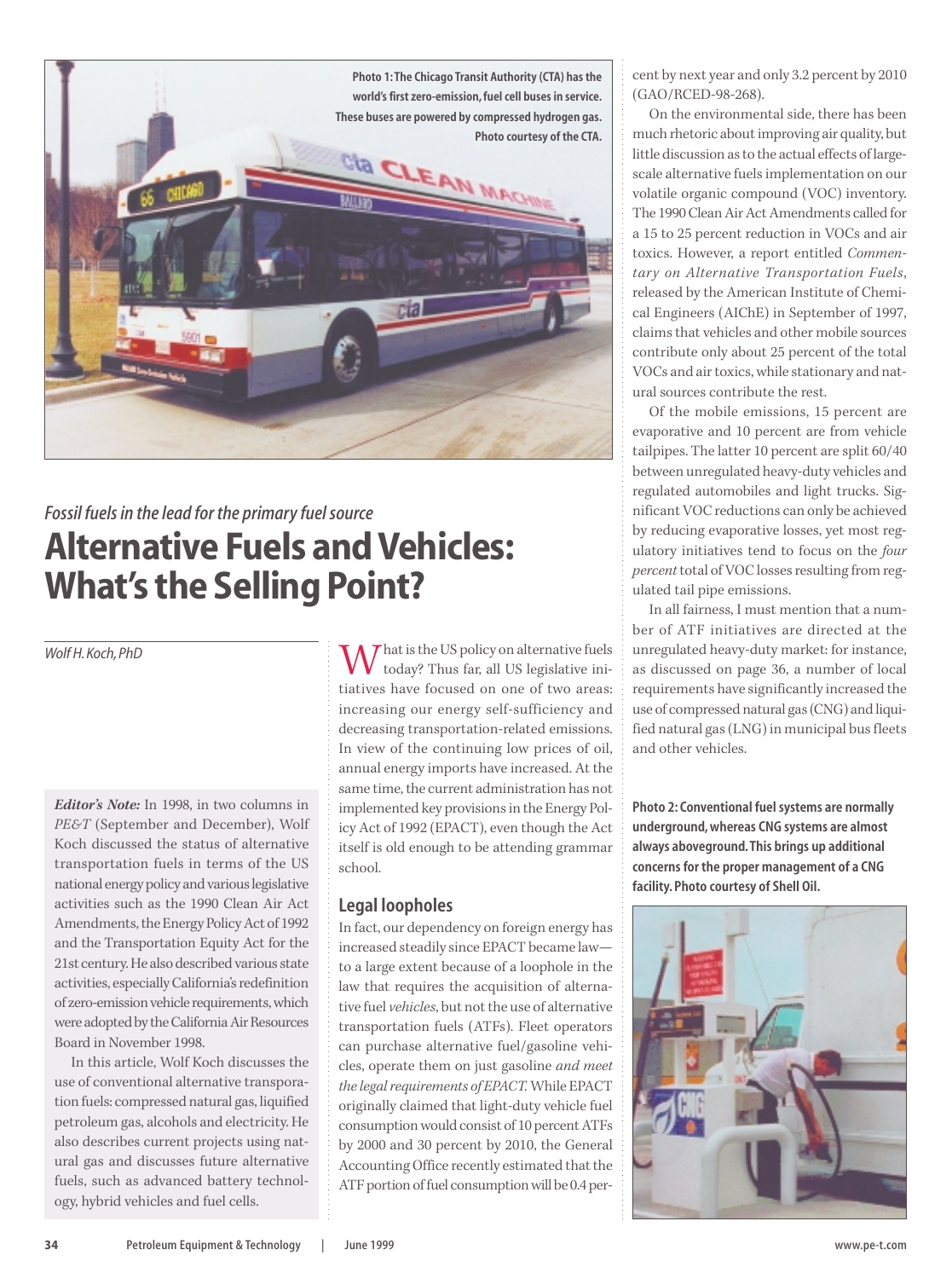# **Conventional ATFs**

The AIChE study represents one of the most comprehensive recent comparisons of conventional fuel alternatives. Gasoline and reformulated gasoline (RFG) were compared to ethanol, methanol, electric, CNG and liquid propane gas (LPG).

This comparison was done on the basis of economic and environmental factors, energy dependence and efficiency, as well as infrastructure requirements and driveability. The study did not address hybrid vehicles, fuel cells or LNG. In addition, the analysis of electric vehicles is based on lead-acid battery technology.

Of particular note in the AIChE results is that a relative ranking of ATF depends heavily on the relative rankings assigned to the various factors, especially environmental and strategic ones. The data presented is extensive (the study is available at the AIChE web site at www.aiche.org) and broken down into a preference for economic, environmental or energy dependence factors. The ranking is shown here in order of preferences, with average ratings on a scale of one (worst) to five (best):

# **Fuel Perfomance Indices**

|  | ۰ |  |
|--|---|--|
|  |   |  |

| <b>CNG</b> |     |
|------------|-----|
| LPG        | 4.0 |
| <b>RFG</b> | 3.8 |
| Gasoline   | 3.7 |
| Electric   | 3.2 |
| Methanol   | 3.1 |
| Ethanol    | 2.8 |
|            |     |

Source: American Institute of Chemical Engineers 1997 Study entitled *Alternative Transportation Fuels: A Comparative Analysis*

■ **CNG:** Compressed natural gas represents the most promising of the alternatives. It is low in cost and has low emissions. While it requires additional infrastructure and costs for vehicle conversions, those costs are subsidized at the local and federal levels. Natural gas is considered the most important interim ATF.

Most ATF scenarios consider natural gas to be phased in as the ATF of choice, to be replaced by other technologies as they mature. Alternatives in the use of natural gas will be discussed later.

- LPG: While liquid propane gas appears to be an attractive ATF, widespread use will surely increase its price. LPG (commonly called propane) represents a valuable feedstock for the petrochemical industry with current supplies and demand in balance. The demand/price scenario of LPG can be seen every cold winter when the price of LPG as a rural heating product increases dramatically. Because of its widespread use in rural heating, LPG has become the preferred fuel for that industry. Current estimates for operational CNG vehicles approach four million worldwide.
- **Gasoline**: Gasoline and RFG ranked lower than CNG and LPG because of low rankings for environmental and energy dependence factors. They do, however, excel in existing infrastructures.
- **Electricity**: While electricity was one of the least favored fuels in the AIChE study, its relative ranking compared to alcohols depended on how its environmental benefits were calculated. When emissions were

**Figure 1: LNG TO CNG converter. Courtesy of Wolf Koch. US patent number US 5,409,046.**

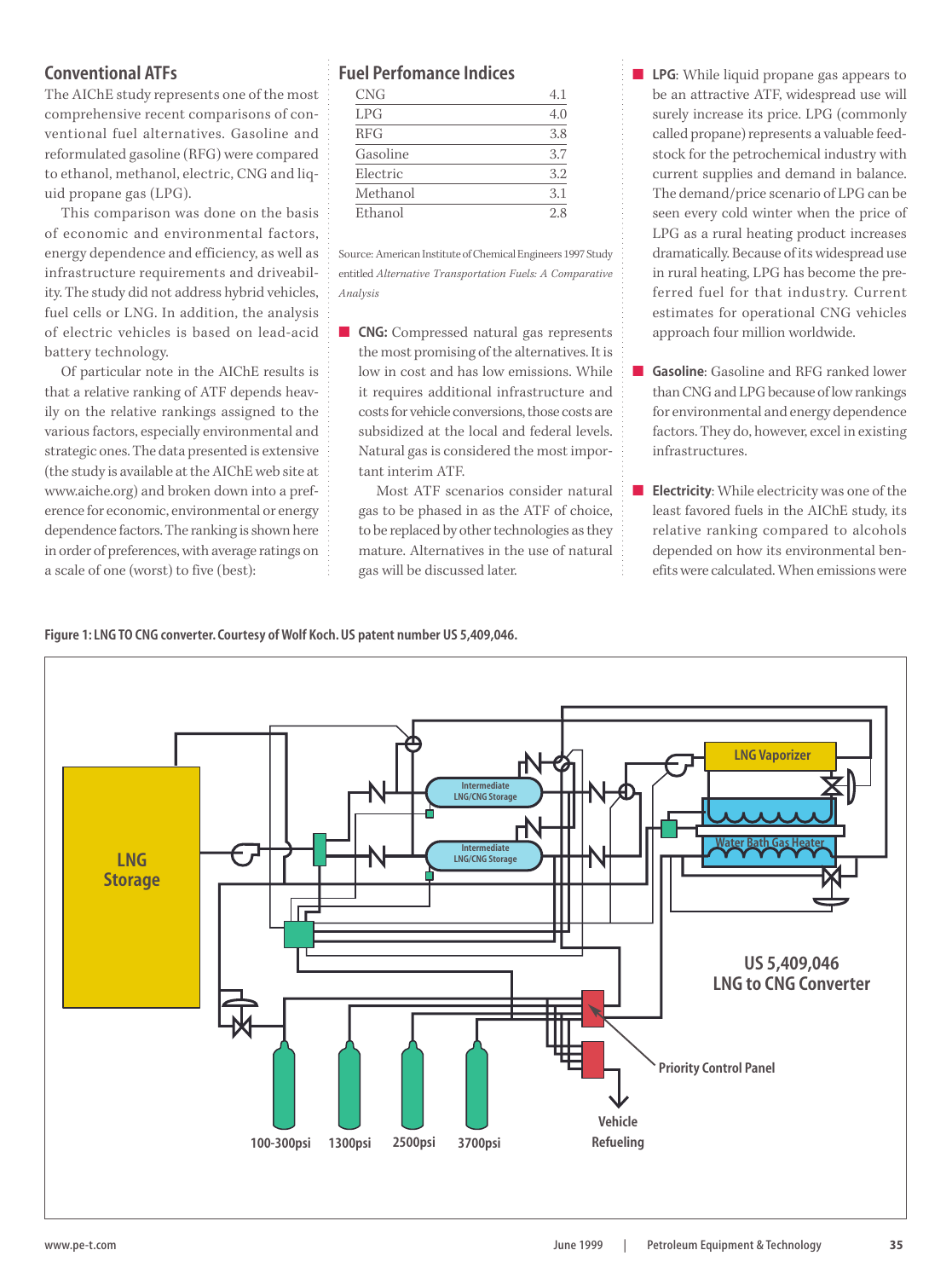based on average utility emissions, electricity ranked above alcohols. However, when the study considered incremental electricity to be generated from coal, it became last in the overall rankings because of additional emissions.

■ **Alcohols**: Methanol and ethanol have a poor net energy efficiency and lower consumer acceptance ratings. They do, however, provide energy security, but lack infrastructure availability. As MTBE is phased out in some RFG markets (such as California), alcohols may become the preferred oxygenate source and enjoy an increased market share as a blending component rather than a neat fuel.

## **Natural gas as an ATF**

While the AIChE study considered primarily passenger and light-duty vehicles, natural gas is beginning to make inroads as a fuel for heavyduty vehicles, both as compressed and liquefied natural gas. The Los Angeles Metropolitan Transportation Authority currently operates 590 CNG buses, has 550 on order and is under court order to purchase 530 additional units. The new Denver airport supports all service functions with natural gas vehicles and operates an impressive array of compressor stations around all airport facilities.

There are currently many developmental activities directed towards reducing the cost of compressing and dispensing natural gas, as well as improving vehicle conversions and vehicle fuel storage. Argonne National Laboratory, for instance, is working on a project to reduce the cost of compression by half through the use of novel rotating compressors. Aurora Technology started similar compressor development seven years ago.

For more information on conventional CNG fueling technology, read Shell Oil's Glen Marshall's two-part article in *PE&T* in the July and August 1998 issues.

LNG demonstration projects have been started in virtually every country. Such projects cover trucks, buses, locomotives and even an experimental project for aircraft fuel use in Russia. The transfer of techological information from these efforts may affect future domestic projects.

A recent study by the Department of Energy (DOE) and the Brookhaven National Laboratory (BNL) concluded that the key to making LNG a viable alternative to diesel fuel is the development of more efficient liquefiers. An increase in overall efficiency of five percent is **Figure 2: A hybrid electric vehicle with a parallel or "power assist" configuration.**



**Courtesy of Ballard Power Systems**

projected to provide LNG at a competitive price of about \$0.40 per gallon (SAE Paper No. 981919, *The Clean Fuels Report*, Nov. 1998). DOE and BNL are coordinating a large scale demonstration project with 123 heavy-duty LNG vehicles operated by the US Postal Service in Texas.

The main advantage of LNG over CNG is transportability and higher energy content per volume. Liquefaction to LNG is one method of utilizing remote natural gas at oil fields or land fills. This gas may be used to generate electric power, if the power grid infrastructure exists; otherwise the gas is often flared (burned).

To be used as a fuel, LNG may be vaporized and dispensed into vehicles as CNG. A typical vaporization train, described in US Patent 5,409,046, is shown in *Figure 1* (page 33).

Alternatively, LNG may be transferred to cryogenic fuel tanks on the vehicle or locomotive and vaporized prior to injection into the engine cylinders.

### **Battery-powered vehicles**

Battery-powered vehicles have been available longer than gasoline-powered ones. However, two disadvantages have kept them from having the market penetration of their competitors: (1) a short driving range and (2) significant reduction in battery power output at cold temperatures.

The first large-scale commerical batterypowered car was General Motors' EV-1. Available in 1997 in California and Arizona on a \$500/month, three-year lease (with no purchase options), EV-1 is a capable two-passenger vehicle, exhibiting outstanding performance and comfort, with a 70-90 mile driving range.

*PE&T* columnist Ed Hasselmann provided me with a much appreciated ride in his EV-1 in early 1997. He mentioned that the EV-1 was significantly more economical than a similar battery-powered car. At a cost of 6 cents/kwhr, an electric car should operate at an equivalent gasoline price of about 45 cents/gallon. Unfortunately lead-acid batteries have power limitations at low temperatures and a 70-mile range requires frequent recharging.

In the long term, several promising technologies may prove to be commercially viable. Mercedes is currently testing their sodiumnickel-chloride Zebra battery, operating with an energy density of *double* that of lead-acid batteries. Another important feature of the Mercedes battery is that it operates around 300 degrees C and requires cooling; thus it is unaffected by ambient temperature fluctuations. A test vehicle has logged almost 70,000 miles over three years. The battery is designed for a service life of 100,000 miles over 10 years. Installed in an A-Class subcompact, the battery provides a top speed of 77 miles per hour and a range of 120 miles.

Another interesting, but yet uneconomical, development is the use of a lithium-ion battery in a Nissan Altra. The energy density of lithiumion batteries is three times that of lead-acid. Since Nissan is testing the vehicle in Japan, it plans a limited introduction there but has not announced a price.



**Photo 3: In its fuel cell car Necar 3, Mercedes uses methanol as its source for hydrogen for the fuel cell. Photo courtesy of Mercedes Benz.**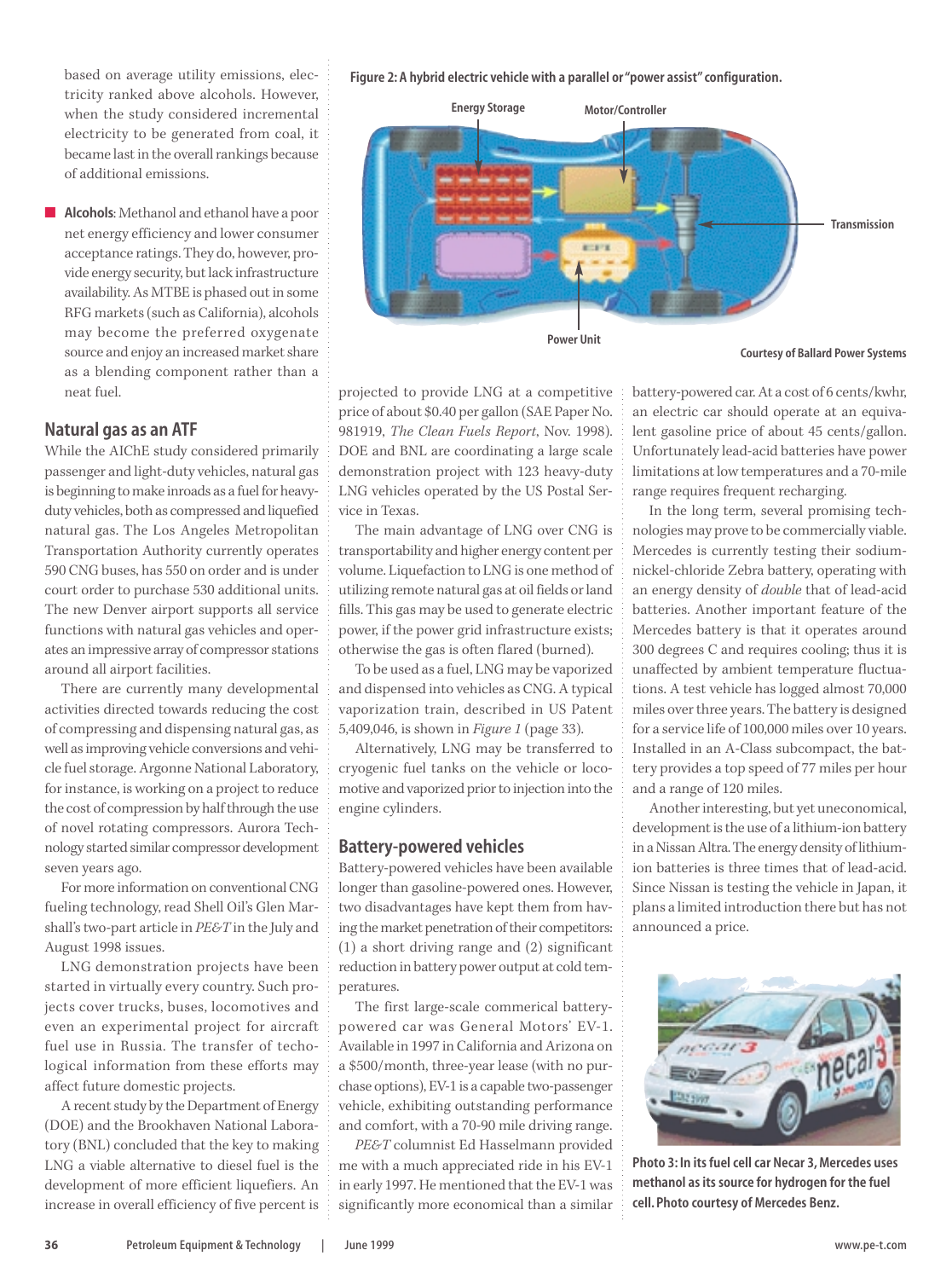#### **Figure 3: A hybrid electric vehicle with a series or "range extender" configuration.**



**Courtesy of Ballard Power Systems**

Henry Oman has made an interesting analysis of potential infrastructure requirements for electric cars: living in a society that thrives on instant gratification, he assumed that electric vehicle "filling stations" needed to charge batteries in about five minutes. A car with 100 ampere-hour 312-volt batteries would require 374 kw of power. Six cars charging simultaneously would need more than two Megawatts of power (*IEEE AES Systems* magazine, April 1999). Two Megawatts of power are comparable to the power requirements for 100 families, operating at maximum load.

Like most things in life, battery recharging will have to be a compromise. Off-peak slow charging will most likely prove to be the most economical alternative.

## **Hybrid electric vehicles**

These vehicles, as the name implies, are not true electric vehicles. Generally, they combine a complex drive train that includes:

- a small engine to charge batteries and provide peak power;
- an electric motor to provide low speed power and assist during peak power requirements; and
- regenerative braking, which also generates electric power to charge batteries.

While these vehicles are not zero emissions vehicles, most will be able to exceed ultra low emissions vehicle standards. Two types of power trains are being commercialized.

The *parallel version* has a direct mechanical connection between the engine and the wheels as well as the electric motors and the wheels. *Series systems* have no link between wheels and engine and are propelled by electric motors only. (See *Figures 2* and *3.)*

Several manufacturers have announced commercial passenger hybrids during the

2000 model year. In addition, there are many pilot demonstration projects on light- and heavy-duty trucks and buses using diesel, CNG and LPG as fuel in combination with electric propulsion.

Toyota and Honda have both announced plans for a US introduction this fall. For Toyota, it is the Prius, a five-passenger vehicle based on the 1.5 liter Tercel engine. For Honda, it is a parallel two-passenger car using a one-liter, three-cylinder VTEC engine. Both vehicles will use nickel-metalhydride batteries.

Toyota has already been marketing the Prius in Japan, where 10,000 units have sold

for under \$20,000 each. Both vehicles are claiming performances similar to other subcompacts. Toyota claims fuel consumption of 66 miles/gallon; Honda claims 70 miles/gallon. Toyota expects to sell about 20,000 hybrids outside Japan next year. Audi has also announced a two-door parallel hybrid version of its A-4 model, powered by a diesel engine.

### **Fuel cell vehicles**

Fuel cell technology is already more than 100 years old. However, commercial uses were first developed by NASA for space applications.

Several years ago, Ballard Power Systems was one of the first pioneers to reduce this expensive space technology to everyday applications. Mercedes Benz, and later Ford, made major investments in

Ballard and have promised to introduce significant numbers of fuel cell vehicles into the market by 2005.

Many of today's fuel cell vehicles, and most likely those developed over the next two decades, will rely on fossil fuels to generate hydrogen. Hydrogen is then used in a proton exchange membrane fuel cell to generate electricity (see *Figure 4*).

Today's prototype fuel cell projects use natural gas, methanol, gasoline or diesel to generate hydrogen—or, as in the case of the largest fuel cell demonstration project, use compressed hydrogen directly. Fuel cell operations are environmentally benign; hydrogen is combined with oxygen to generate water.

In view of our previous description of hybrid electric vehicles, most future fuel cell vehicles will be hybrids that generate hydrogen from other hydrocarbon fuels through a catalytic reformer. This is a compact, efficient chemical reactor that converts the fuel to hydrogen. Efforts in catalyst and reformer technology development are geared at optimizing hydrogen generation while minimizing emissions.

Daimler-Chrysler has recently unveiled its fourth generation fuel cell car, the Necar 4 (New Electric Car). While the first generation was primarily a prototype, successive developments have logged extensive test mileage: Necar 2 was fueled with compressed hydrogen,